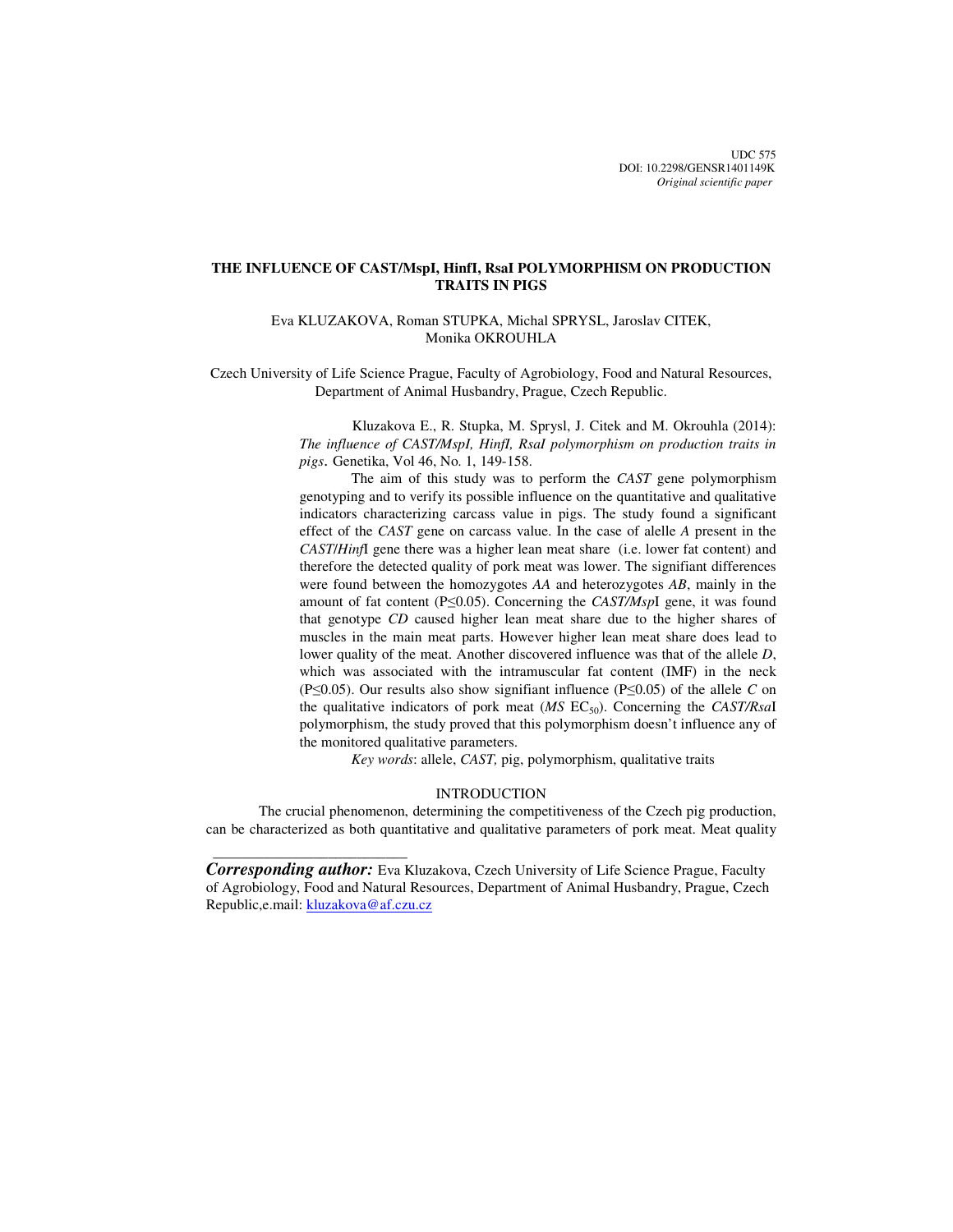itself is determined by a complex system of parameters such as species, genetic background, the muscle protein complexes metabolism, environment, etc. (CIOBANU *et al.,* 2004). The catabolism of muscle proteins affecting the pork meat quality is influenced mainly by a candidate gene calpastatin (*CAST*), which affects the proteolytic system of meat *p.m.* (KRISTENSEN *et al.,* 2002). Calpastatin affects a number of various sensory and physical characteristics of pork meat such as appearance, color, taste, fat content, texture, pH, electrical conductivity and temperature.

 Calpastatin is a specific endogenous inhibitor of calcium-activated proteases known as calpain  $(\mu$ - and *m*-calpain) and specific polypeptide calpastatin inhibitor, which participate in the muscle cells metabolism. The calpains represent a highly conserved family of non-lysosomal calcium dependent cysteine proteases comprising two ubiquitous isoforms (calpain I and II), several tissue specific isoforms, and a 28kD regulatory subunit (calpain 4). Their activity is linked to the Ca-ions concentration in the cell (MUCHARI 1989).

GOLL *et al.* (2003) demonstrated, that active calpain and calpastatin are essential for cell proliferation and thus for normal growth of the skeletal muscles. In this context KOĆWIN-PODSIADŁA *et al.* (2004) reported, that the growth of skeletal muscle is primarily dependent on the rate of protein synthesis and degradation, as well as on the number and size of muscle fibers. These findings are based on the previous work of these authors (KOĆWIN-PODSIADŁA *et al.* (2003) which showed that the calpastatine activity is associated not only with the speed of proteolytic *p.m.* muscle changes, but also with the muscle growth intensity. MELODY *et al.* (2004) elaborated on this topic and found, that the *p.m.* muscle protein degradation is not only the result of the calpastatin and  $\mu$ -calpain activity, but it also depends on the type of muscle myofibrils. This information is completed by the work of KOOHMARAIE (2006), who state that calpastatin influences the enzymatic activity of the enzymes  $\mu$  *m*-calpain.

The gene encoding porcine calpastatin is located on the second chromosome ERNST *et al.* (1998) and it represents a subject of intensive research. The authors CIOBANU *et al.* (2004), ERNST *et al.* (1998) and others identified a number of polymorphisms in some of the CAST gene domains related to carcass value and pork meat quality. This area is also researched by KURYŁ *et al.* (2003) and most recently by RYBARCZYK *et al.* (2010a,b).

KOĆWIN-PODSIADŁA *et al.* (2003, 2004), RYBARCZYK *et al.* (2010a,b), both state that their studies found significant effect of the *CAST/Hin*fI polymorphism on pork meat quality. RYBARCZYK *et al.* (2004) found that the efficiency of molecular variants of calpastatin (inhibiting calpain) depends on the part of the carcass body as well as on the type of muscle fibers. The greatest influence of the *CAST/Hin*fI gene in this respect was demonstrated in the case of the loin and lean meat share (i.e. pig fatness), which was also demonstrated by RYBARCZYK *et al.* (2010a,b). These authors also found a significant interaction between *CAST/Msp*I gene and the loin and shoulder proportions in the carcass.

The influence of the *CAST/Rsa*I gene on the share of main meat parts, lean meat share and fatness was studied by KOĆWIN-PODSIADŁA *et al.* (2004). They demonstrated that this gene causes a notable reduction of the above mentioned carcass characteristics. This gene also significantly affects the glycolytic potential of the muscle, which influences the pH, EC (electrical conductivity), technological meat yield and protein content KRZĘCIO *et al.* (2008).

The aim of this study was to carry out the genotyping of the *CAST* gene polymorphisms (*Msp*I*, Hinf*I*, Rsa*I) and to verify their possible influence on the quantitative and qualitative parameters of the carcass value in pigs.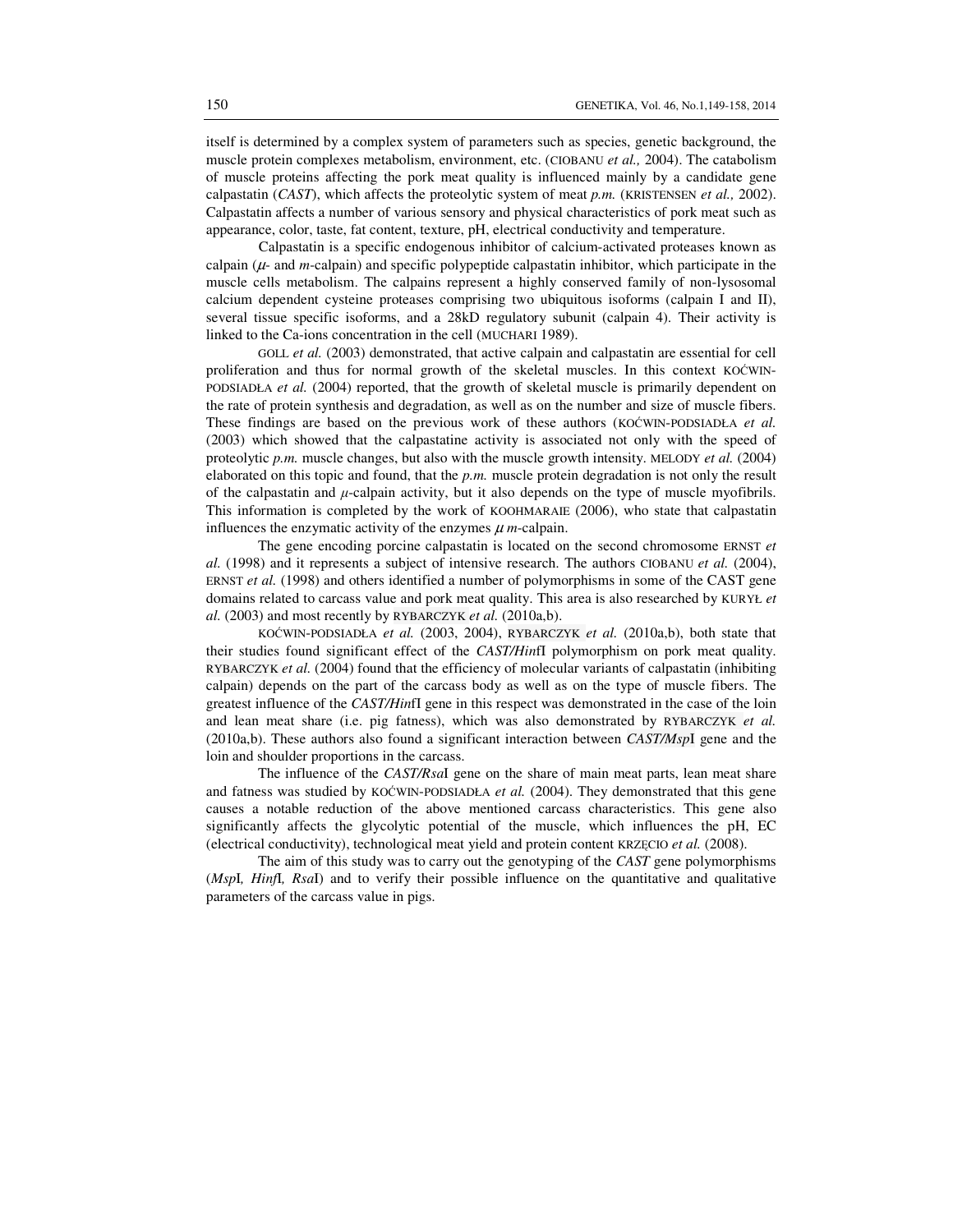#### **Animals**

# MATERIALS AND METHODS

 The study was conducted on 709 pigs of 10 hybrid combinations (685) and on 24 pure breed LW pigs (Table 1).

| Group         | $\cdots$ ro<br>Cross combination         | Pig frequency |  |  |
|---------------|------------------------------------------|---------------|--|--|
|               |                                          | (heads)       |  |  |
|               | $(PNxLWS)$ x $(LWDxL)$                   | 36            |  |  |
| $\mathcal{L}$ | $(LW_SxD)$ x $(LW_DXL)$                  | 72            |  |  |
| 3             | $(HxPN)$ x $(LW_DxL)$                    | 72            |  |  |
| 4             | $(LW_SxPN)$ x $(LW_DxL)$                 | 72            |  |  |
|               | $PN x (LW_D xL)$                         | 168           |  |  |
| 6             | $LW_Sx(LW_DxL)$                          | 72            |  |  |
|               | $\text{PICx}$ ( $\text{LW}_\text{D}$ xL) | 25            |  |  |
| 8             | $LW_DxL$                                 | 24            |  |  |
| 9             | PIC x FH                                 | 72            |  |  |
| 10            | DanBred                                  | 72            |  |  |
| 11            | $LW_D$                                   | 24            |  |  |

*Table 1. Overview of hybrid pig combinations for an association study* 

PIC-sow, FH - France hybrid boar, DanBred - programme.

During the whole course of the study, the animals were kept under the same conditions at the Experimental Test Station of the Department of Animal Husbandry, Czech University of Life Science, Prague. The pigs were penned the average live weight of 25-30 kg and slaughtered at an average weight of 108 kg. Following the slaughter, the blood of every single animal was collected and used for the isolation of high-molecular- weight DNA.

## **Nutrition**

The nutrition of all the animals participating in the test was carried out with respect to their nutritional needs ŠIMEČEK *et al.* (2000). The fattening was conducted with the use of fourcomponent feed mixture (CFM) based on wheat, barley, soybean meal and premix. Out of the total number 709, 594 animals were fed ad libitum and 115 animals were fed in doses. The CFM at the beginning (and at the end) of the fattening period contained 12.2, 8.7 g LYZ/1kg and 12.9 MJ MEp/1kg CFM.

## **Monitored phenotypic values of the carcass value**

The carcass dissection was carried out according to NISSEN *et al.* (2006). The following quantitative parameters were evaluated:

- quantitative carcass lean meat (with the use of FOM instrument),
- meat share in loin, neck and shoulder without the fat cover including skin (meat+bone),
- The following parameters characterizing the body fatness were evaluated:
- average backfat thickness (mm),
- backfat thickness above the last thoracic vertebra (mm),
- fat share cover, including skin, the ham, loin, neck, shoulder  $(\%)$ ,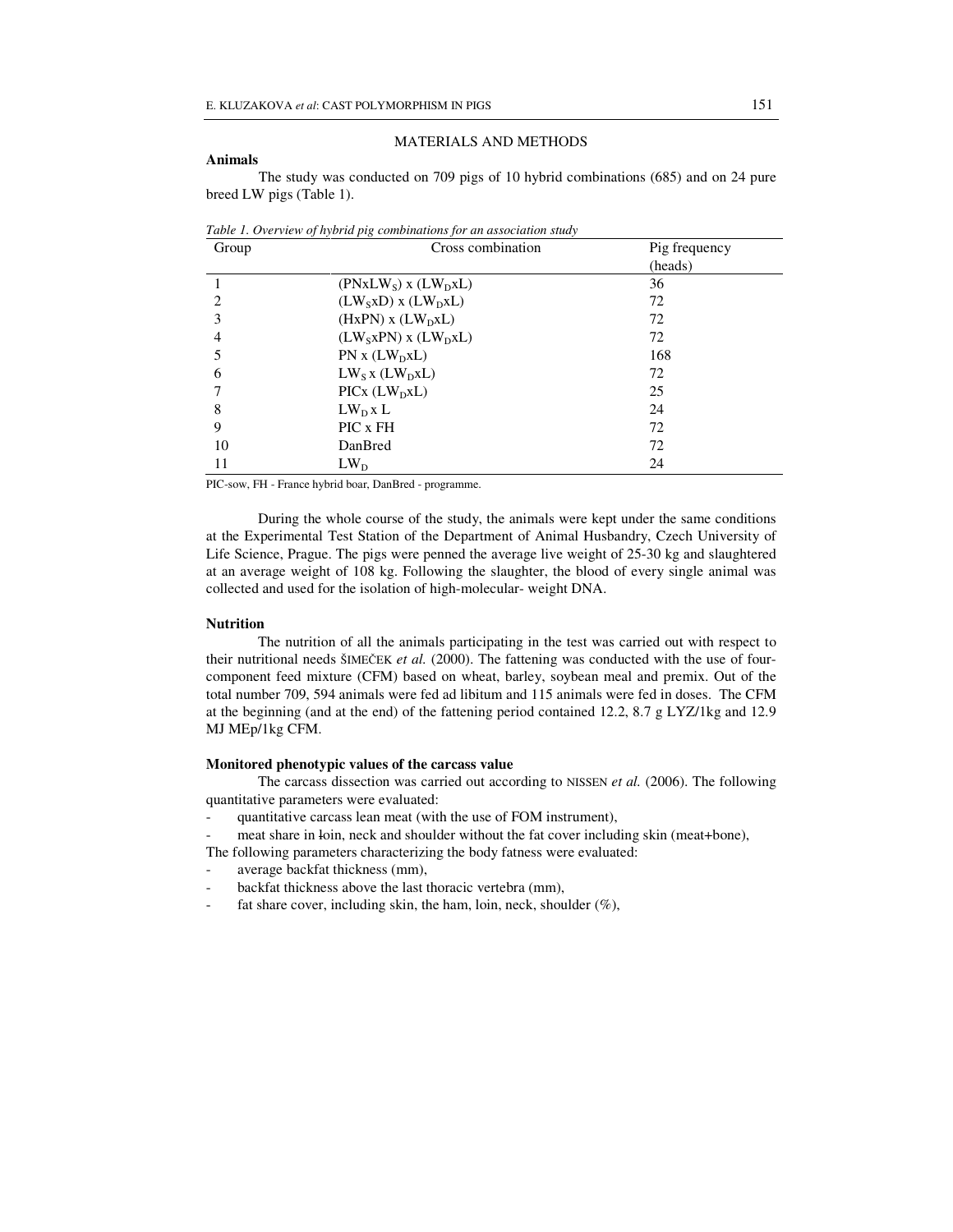intramuscular fat share (IMF) in the ham, loin, neck, shoulder STUPKA *et al.* (2004), The following qualitative parameters characterizing the carcass value were evaluated:

- $EC_{50}$  *MS* (*m.semimembranosus* in mS<sup>-1</sup>),
- pH<sup>24</sup> *MLL*T (*m. longissimus lumborum et thoracis*),
- *MLLT* drip loss (% 48 hours *p.m.*).

# **Genotyping**

The collected blood was first stabilized and consequently the high-molecular-weight DNA was isolated. The DNA sample was then mixed with 25µl of reaction solution containing 100 ng genomic DNA, standard PCR buffer,  $1.5 \text{ mM MgCl}_2$ ,  $200 \mu \text{M}$  of each of dNTPs, 10 pmol primer, 2% DMSO and 1.0 U LA DNA polymerase (Top Bio, Prague, CR). In order to carry out the genotyping the suitable primers according to ERNST *et al*. (1998) were used. The DNA cycling conditions were as follows - 2 min at 95°C, followed by 32 cycles: 95°C (1 min), 58.5ºC  $(1 \text{ min})$ ,  $68^{\circ}$ C  $(1 \text{ min})$  and final elongation at  $68^{\circ}$ C  $(7 \text{ min})$ . The PCR product was then cleaved with the use of three restriction enzymes, resulting in fragments with an approximate length of *Msp*I (~C – 760/D – 370), *Hinf*I (~A – 790/B – 500) and *Rsa*I (~E – 360/F – 250).

## **Statistical analysis**

The obtained results were interpreted with the use of a mathematical and statistical application SAS (2001). A following model with fixed effects (*CAST/RYR1* genotypes, nutrition, sex) was used, with the carcass weight values representing the regression coefficient. Because the production traits are significantly influenced by sex STUPKA *et al.* (2008), BAHELKA *et al.* (2007) and *RYR1* gene KOĆWIN-PODSIADŁA *et al.* (2003), KRZĘCIO *et al.* (2007), these effects were also included in the model. The model was:

 $Y_{ijklmn} = \mu + a_i + b_j + c_k + d_l + e_m + \beta X_n + e_{ijklmn}$ , where:

- $Y_{ijkmn}$  = measured value of the carcass value,
- $\mu$  = overall average,
- a<sub>i</sub>  $=$  effect of the *CAST* genotype  $(i = 1, 2, 3)$ ,
- $b_i$  = effect of the *RYR1* genotype  $(j = 1, 2)$ ,
- $c_k$  = effect of the hybrid pig combination (k=1, 2, 3, 4, 5, 6, 7, 8,9,10,11),
- $d_1$  = effect of the sex (1 = 1, 2),
- $e_m$  = effect of the nutrition (m = 1, 2),
- $β = regression coefficient of the carcass weight,$
- $X_n$  = carcass weight n,
- $e_{ijklmn}$  = residual error

## RESULTS AND DISCUSSIONS

The analysis of the three possible polymorphisms of the CAST gene (*CAST/Msp*I, *CAST/Hinf*I and *CAST/Rsa*I) required the acquisiton of fragments with the expected length of:

- *Msp*I (cleaved allele *C* 275+407+749, uncleaved allele *D* 275+407+105+369+275)
- *Hin*fI (cleaved allele *A* 163+513+755, uncleaved allele *B* 163+513+174+370+211)
- *Rsa*I (cleaved allele *E*  998+345+89, uncleaved allele *F* 998+163+182+89)

The results, describing the frequency of allels and the frequency of individual genotypes of the monitored animals, are presented in Table 2. As it is evident, all three studied *CAST* polymorphisms included all three observed genotypes (Table 2).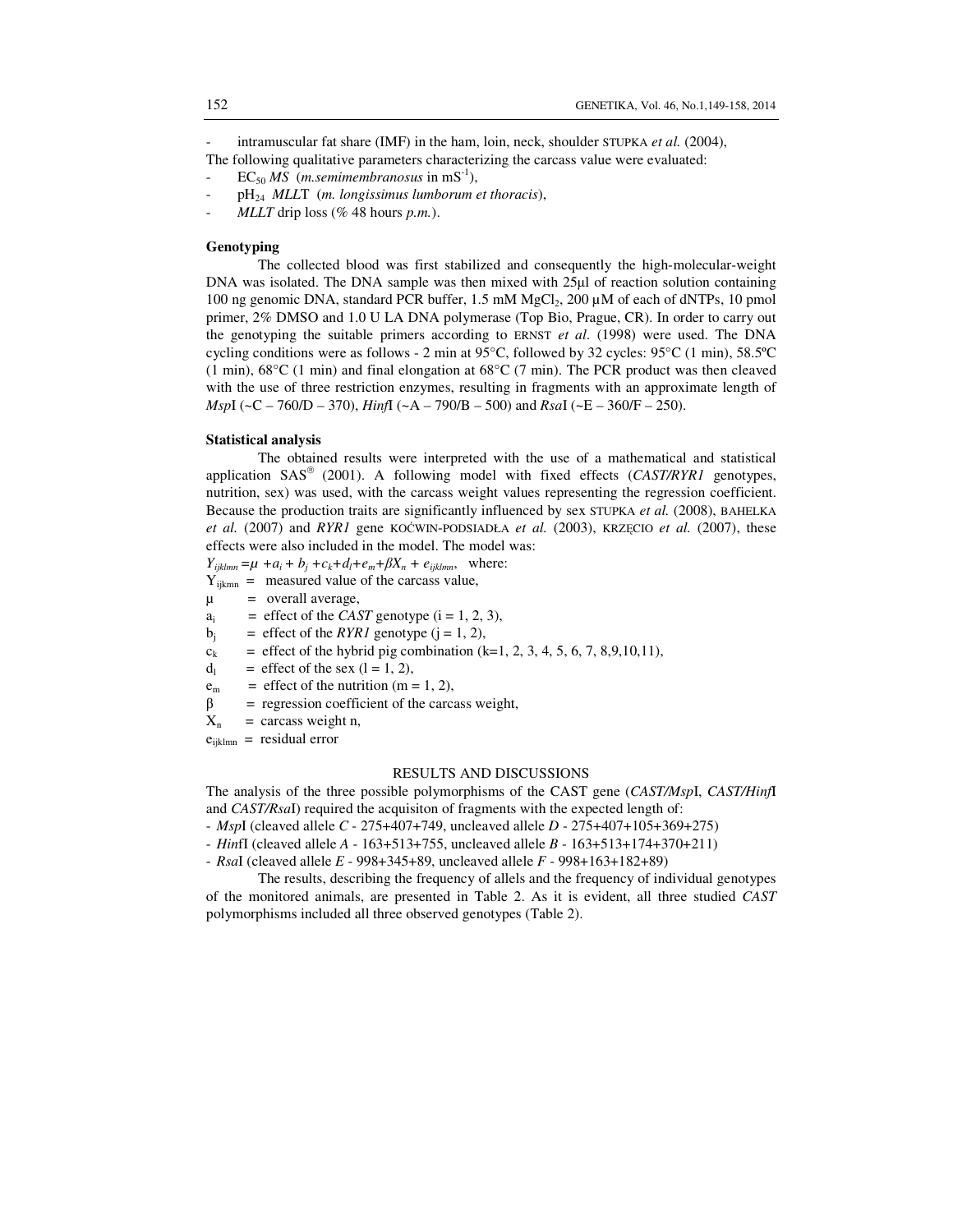| Table 2. The frequency of genotypes in the CAST gene polymorphism (CAST/Hinfl, Mspl, Rsal) |               |      |               |      |      |                   |      |      |      |
|--------------------------------------------------------------------------------------------|---------------|------|---------------|------|------|-------------------|------|------|------|
| Item                                                                                       | CAST/HinfI    |      | CAST/MspI     |      |      | CAST/RsaI         |      |      |      |
| $N = 564$                                                                                  | AA            | AB   | <b>BB</b>     | CC.  | CD   | DD                | EЕ   | ЕF   | FF   |
| The number of alleles                                                                      | 56            | 250  | 258           | 134  | 2.73 | 157               | 205  | 253  | 106  |
| Allele frequency                                                                           | $A=032$ B=068 |      | $C=048$ D=052 |      |      | $E=0.59$ $F=0.41$ |      |      |      |
| Genotype frequency (%)                                                                     | 9.9           | 44.3 | 45.8          | 23.8 | 48.4 | 27.8              | 36.3 | 44.9 | 18.8 |

*Table 2. The frequency of genotypes in the CAST gene polymorphism (CAST/Hinf*I*, Msp*I*, Rsa*I*)* 

Table 3 then shows the relationship between the *CAST/Hinf*I gene polymorphism and the selected parameters describing the carcass value in pigs (Table 3).

*Table 3. The relationship between the CAST/Hinf*I *polymorphism and carcass value traits in pigs* 

| Indicator                                    | CAST/HinfI                    |                              |                  |  |
|----------------------------------------------|-------------------------------|------------------------------|------------------|--|
|                                              | AA                            | AB                           | BB               |  |
| Lean meat share $(\%)$                       | 55.99±0.54                    | $55.26 \pm 0.31$             | $55.15 \pm 0.29$ |  |
| Meat share $(\%)$ in the                     |                               |                              |                  |  |
| ham                                          | $22.12 \pm 0.36$              | $22.33 \pm 0.22$             | $22.10\pm0.21$   |  |
| loin                                         | $13.28 \pm 0.21$              | $13.19 \pm 0.13$             | $13.00 \pm 0.12$ |  |
| neck                                         | $7.06 \pm 0.13$               | $6.79 \pm 0.08$              | $6.84 \pm 0.07$  |  |
| shoulder                                     | $9.87 \pm 0.15$               | $9.94 \pm 0.09$              | $9.98 \pm 0.09$  |  |
| Backfat thickness (mm)                       |                               |                              |                  |  |
| average                                      | $25.89 \pm 0.68$              | $26.83 \pm 0.45$             | $26.70 \pm 0.42$ |  |
| above the last thoracic vertebra (mm)        | $19.34 \pm 0.71$ <sup>a</sup> | $20.73 \pm .48$ <sup>a</sup> | $20.48 \pm 0.44$ |  |
| Fat share cover including skin $(\%)$ in the |                               |                              |                  |  |
| ham                                          | $5.56 \pm 0.27$               | $5.61 \pm 0.17$              | $5.71 \pm 0.16$  |  |
| loin                                         | $4.88 \pm 0.18$               | $4.98 \pm 0.11$              | $4.94 \pm 0.11$  |  |
| neck                                         | $1.30 \pm 0.07$               | $1.27 \pm 0.04$              | $1.30 \pm 0.04$  |  |
| shoulder                                     | $3.15 \pm 0.10$               | $3.36 \pm 0.06$              | $3.39 \pm 0.06$  |  |
| IMF share $(\%)$ in the                      |                               |                              |                  |  |
| loin                                         | $1.82 \pm 0.17$               | $1.91 \pm 0.11$              | $1.97\pm0.11$    |  |
| neck                                         | $4.71 \pm 0.84$               | $3.0 \pm 0.45$               | $4.17\pm0.41$    |  |
| shoulder                                     | $2.08 \pm 0.22$               | $2.21 \pm 0.11$              | $2.31 \pm 0.10$  |  |
| ham                                          | $3.08 \pm 0.36$               | $3.21 \pm 0.22$              | $3.66 \pm 0.19$  |  |
| $EC_{50}$ <i>MS</i> (mS <sup>-1</sup> )      | $4.26 \pm 0.16$               | $4.10 \pm 0.09$              | $3.94 \pm 0.09$  |  |
| $pH_{24}$ MLLT                               | $5.47 \pm 0.07$               | $5.57 \pm 0.02$              | $5.55 \pm 0.02$  |  |
| <i>MLLT</i> drip loss $(\%)$                 | $9.23 \pm 0.63$               | $9.28 \pm 0.44$              | $8.95 \pm 0.43$  |  |

<sup>a,b</sup> - inter groups diferences (P≤0,05)

 As it is apparent from Table 3, in the presence of allele *A* of the *CAST/Hin*fI gene, the important production traits lean meat share and fatness are influenced the most. There is a significant tendency of a higher lean meat share and lower fatness, which ultimately lowers the quality of the meat. There is also a signifiant difference (P≤0.05) in the backfat thickness above the last thoracic vertebra between the homozygotes *AA* and heterozygotes *AB*.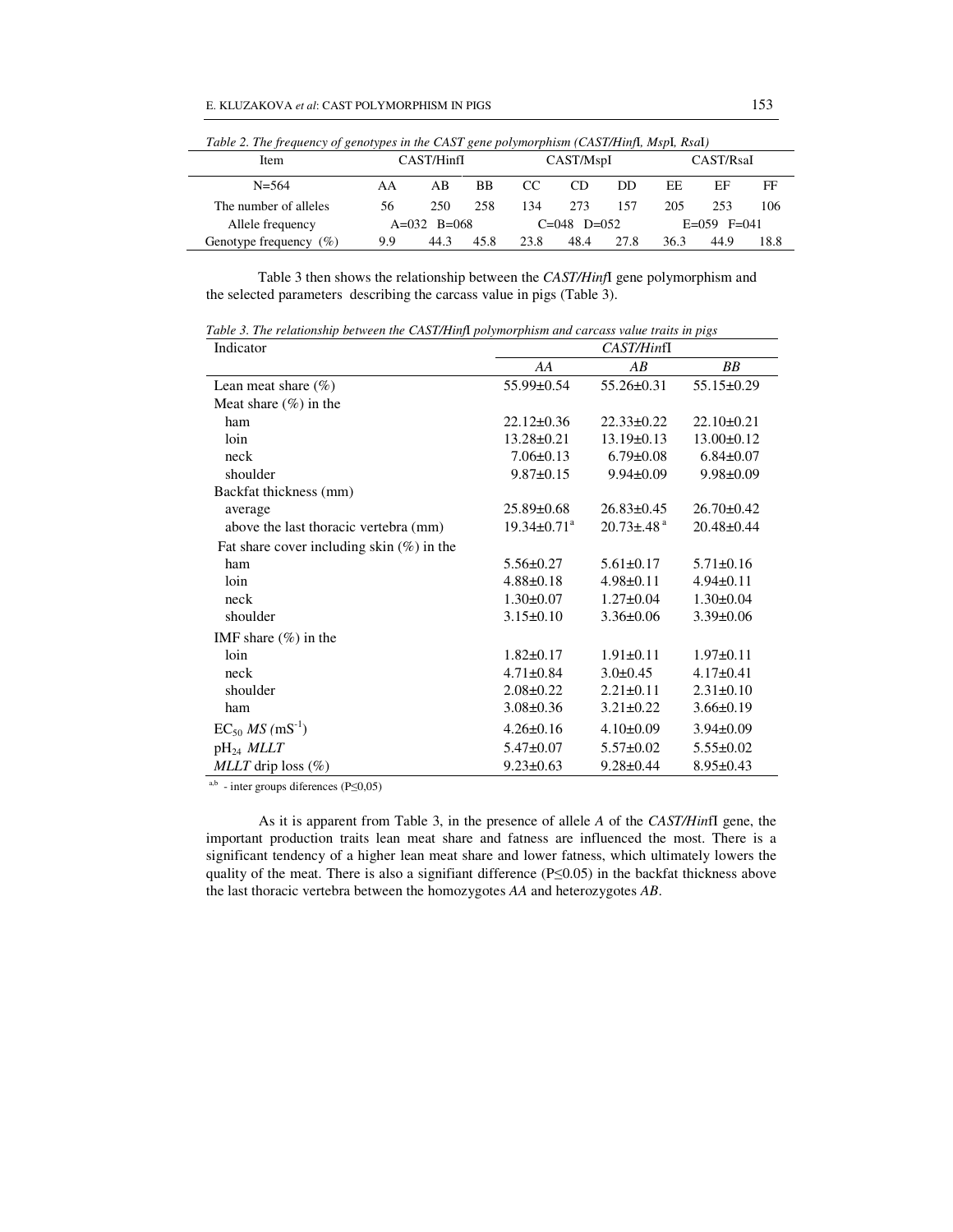A similar finding was reached by KOĆWIN-PODSIADŁA *et al.* (2004) who demonstrated that homozygotes *AA* (as compared to homozygotes *BB* and heterozygotes *AB*) show the higher main meat parts proportion, namely the loin, which positively affects the overall meat share. Table 3 also demonstrates that pigs carrying the allele *B* have a tendency to show slightly higher IMF content.

RYBARCZYK *et al.* (2010a) identified a significant impact of the CAST/HinfI gene polymorphism on the quality of porcine meat. They found a significant effect of the *AB* genotype on higher pH<sub>24</sub> values and less driploss (as compared to the genotype *BB*). The same findings were also confirmed by KURYŁ *et al.* (2004). It is then obvious, that the *AB* CAST/HinfI genotype significantly influences the measure of driploss. With regards to the measured phenotypic values of the pork meat quality, the *AB* genotype tends to lead to higher driploss, which also affects pH45. Similar findings were also published by KOĆWIN-PODSIADŁA et al. (2003).

The next purpose of this study was to observe te effect of the *CAST/Msp*I polymorphism on the selected production traits in pigs. Our fading are presented in Table 4.

*Table 4. The relationship between the CAST/Msp*I *polymorphism and carcass value traits in pigs* 

| Indicator                                    | CAST/MspI                    |                              |                               |  |
|----------------------------------------------|------------------------------|------------------------------|-------------------------------|--|
|                                              | CC                           | CD                           | DD                            |  |
| Lean meat share $(\% )$                      | $55.11 \pm 0.37$             | $55.52 \pm 0.30$             | $55.24 \pm 0.32$              |  |
| Meat share $(\%)$ in the                     |                              |                              |                               |  |
| ham                                          | $22.23 \pm 0.25$             | $22.28 \pm 0.21$             | $22.04 \pm 0.23$              |  |
| loin                                         | $13.04 \pm 0.15$             | $13.16 \pm 0.12$             | $13.00 \pm 0.14$              |  |
| neck                                         | $6.77 \pm 0.09$              | $6.88 \pm 0.08$              | $6.88 \pm 0.09$               |  |
| shoulder                                     | $9.84 \pm 0.11$              | $10.02 \pm 0.09$             | $9.96 \pm 0.10$               |  |
| Backfat thickness (mm)                       |                              |                              |                               |  |
| average                                      | $26.68 \pm 0.52$             | $26.62 \pm 0.43$             | $26.69 \pm 0.48$              |  |
| above the last thoracic vertebra (mm)        | $21.05 \pm 0.54$             | $20.22 \pm 0.54$             | $20.20 \pm 0.50$              |  |
| Fat share cover including skin $(\%)$ in the |                              |                              |                               |  |
| ham                                          | $5.75 \pm 0.19$              | $5.59 \pm 0.16$              | $5.61 \pm 0.18$               |  |
| loin                                         | $5.02 \pm 0.13$              | $4.93 \pm 0.11$              | $4.88 \pm 0.12$               |  |
| neck                                         | $1.31 \pm 0.04$              | $1.24 \pm 0.04$              | $1.33 \pm 0.04$               |  |
| shoulder                                     | $3.32 \pm 0.07$              | $3.37 \pm 0.06$              | $3.38 \pm 0.07$               |  |
| IMF share $(\%)$ in the                      |                              |                              |                               |  |
| loin                                         | $1.59 \pm 0.13$              | $1.90 \pm 0.11$              | $1.99 \pm 0.12$               |  |
| neck                                         | $3.36 \pm 0.54$ <sup>a</sup> | $3.86 \pm 0.40^b$            | $4.76 \pm 0.46$ <sup>ab</sup> |  |
| shoulder                                     | $2.07 \pm 0.13$              | $2.29 \pm 0.10$              | $2.35 \pm 0.11$               |  |
| ham                                          | $3.16 \pm 0.25$              | $3.36 \pm 0.20$              | $3.66 \pm 0.21$               |  |
| $EV_{50} MS$ (mS <sup>-1</sup> )             | $4.15 \pm 0.12^b$            | $4.09 \pm 0.09^{\mathrm{a}}$ | $3.83 \pm 0.11^{ab}$          |  |
| $pH_{24}$ MLLT                               | $5.59 \pm 0.02$              | $5.56 \pm 0.02$              | $5.54 \pm 0.03$               |  |
| $(\%)$                                       | $9.58 \pm 0.49$              | $9.06 \pm 0.42$              | $8.80 \pm 0.47$               |  |

<sup>a,b</sup> - inter groups diferences (P≤0,05)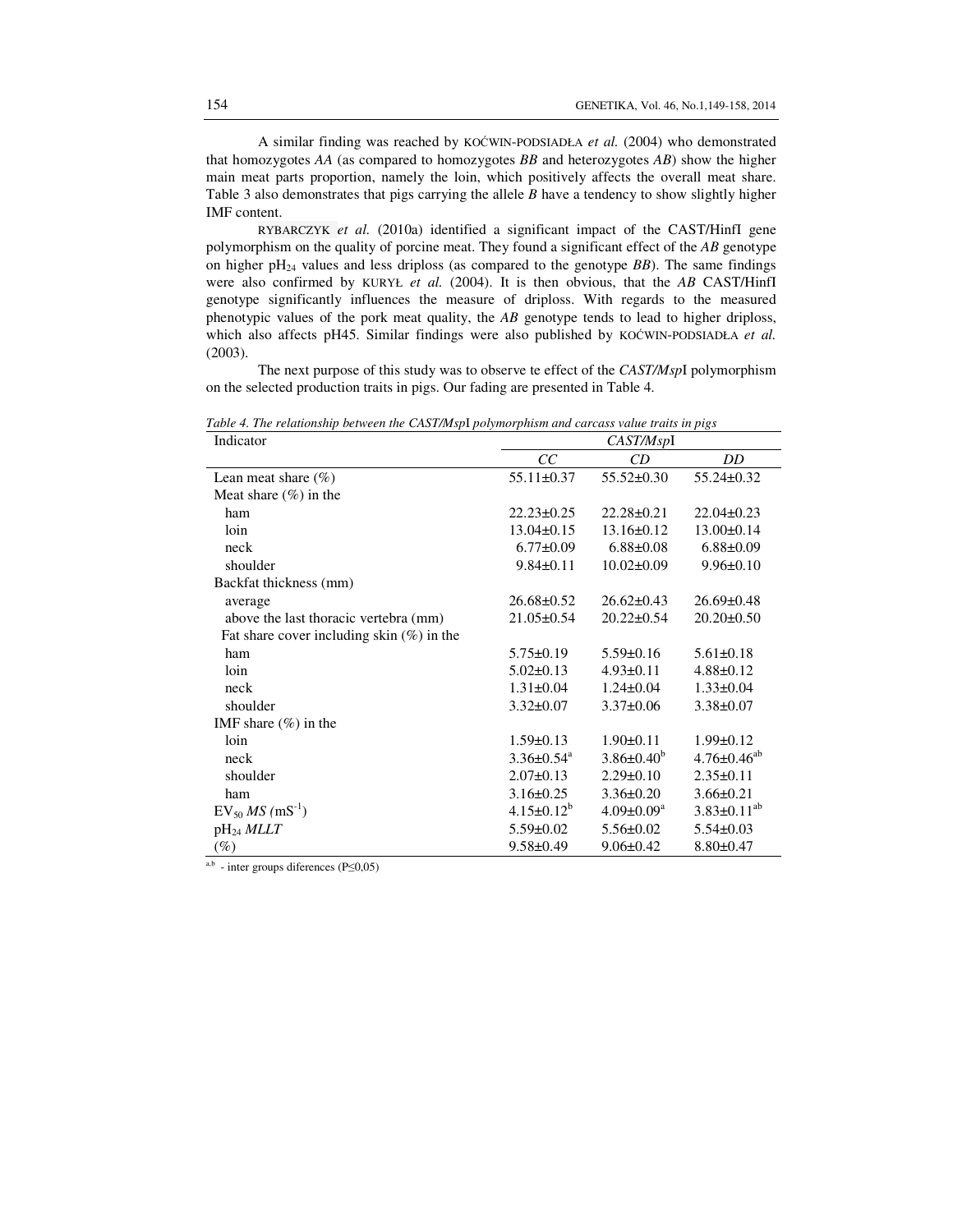As it is evident, the *CD* genotype is associated with the trend of a higher lean meat share and higher main meat parts share, which leads to decreased quality of pork. Similar findings were also published by RYBARCZYK *et al.* (2010b). Conversely, KOĆWIN-PODSIADŁA *et al.* (2004) state, that the *CAST/Msp*I gene has a notable influence on higher proportion of the loin and the shoulder (in favour of the *CC* genotype). However the same authors simultaneously declare, that animals of the *DD* genotype show a higher proportion of ham in the carcass.

Regarding our own findings, we observed a higher proportion of fat in the ham, loin and neck in the animals of the *CC* genotype. On the other hand there were higher IMF levels found in favour of the allele *D* (in all of the main meat parts of the carcass). However the significance of this interaction was confirmed only in the neck (P≤0.05). In this kontext, RYBARCZYK *et al.* (2010b) refer the influence of the *CAST/Msp*I gene (in the *D* allele) on the backfat thickness. Furthermore KRZĘCIO *et al.* (2005) observed the influence of the *CAST/Msp*I gene on the lactic acid concentration in the  $MLLT$  (i.e.  $pH_{45}$ ), on the driploss 48 and 96 hours *p.m.*, as well as on the number of muscle fibers. In our study we observed a positive influence on the qualitative indicators in the animals with the *D* allele.

Table 4 also shows the effect of the *C* allele on the driploss,  $MLLT$  pH<sub>24</sub> and on the *MS* EC<sub>50</sub> values (P≤0.05). According to KOĆWIN-PODSIADŁA *et al.* (2003), the amount of muscle glycogen in the *MLLT 45* directly correlates with the *CAST/Msp*I gene.

| Indicator                                    | CAST/RsaI        |                  |                  |  |
|----------------------------------------------|------------------|------------------|------------------|--|
|                                              | EE               | EF               | FF               |  |
| Lean meat share $(\% )$                      | 55.12±0.35       | $55.36 \pm 0.30$ | $55.41 \pm 0.43$ |  |
| Meat share $(\%)$ in the                     |                  |                  |                  |  |
| ham                                          | $22.41 \pm 0.26$ | $22.24 \pm 0.21$ | $22.17\pm0.30$   |  |
| loin                                         | $13.10 \pm 0.15$ | $13.08 \pm 0.12$ | $12.93 \pm 0.17$ |  |
| neck                                         | $6.81 \pm 0.10$  | $6.81 \pm 0.08$  | $6.81 \pm 0.11$  |  |
| shoulder                                     | $9.94 \pm 0.11$  | $10.03 \pm 0.09$ | $9.92 \pm 0.13$  |  |
| Backfat thickness (mm)                       |                  |                  |                  |  |
| average                                      | $26.96 \pm 0.51$ | $26.67 \pm 0.44$ | $26.85 \pm 0.58$ |  |
| above the last thoracic vertebra (mm)        | 20.95±0.54       | $20.33 \pm 0.45$ | $20.84 \pm 0.15$ |  |
| Fat share cover including skin $(\%)$ in the |                  |                  |                  |  |
| ham                                          | $5.56 \pm 0.20$  | $5.69 \pm 0.16$  | $5.73 \pm 0.23$  |  |
| loin                                         | $4.84\pm0.13$    | $4.88 \pm 0.11$  | $4.96 \pm 0.15$  |  |
| neck                                         | $1.32 \pm 0.05$  | $1.26 \pm 0.04$  | $1.30 \pm 0.05$  |  |
| shoulder                                     | $3.42 \pm 0.08$  | $3.40 \pm 0.06$  | $3.31 \pm 0.09$  |  |
| IMF share $(\%)$ in the                      |                  |                  |                  |  |
| loin                                         | $1.97 \pm 0.13$  | $1.85 \pm 0.10$  | $2.03 \pm 0.14$  |  |
| neck                                         | $4.99 \pm 0.54$  | $3.95 \pm 0.41$  | $3.49 \pm 0.64$  |  |
| shoulder                                     | $2.39 \pm 0.13$  | $2.24 \pm 0.10$  | $2.00 \pm 0.16$  |  |
| ham                                          | $3.49 \pm 0.27$  | $3.42 \pm 0.19$  | $3.16 \pm 0.31$  |  |
| $EV_{50} MS$ (mS <sup>-1</sup> )             | $3.97 \pm 0.12$  | $4.04 \pm 0.09$  | $4.16 \pm 0.13$  |  |
| $pH_{24}$ MLLT                               | $5.60 \pm 0.02$  | $5.56 \pm 0.02$  | $5.53 \pm 0.05$  |  |
| $MLLT(\%)$                                   | $8.75 \pm 0.51$  | $9.09 \pm 0.43$  | $9.04 \pm 0.59$  |  |

*Table 5. The relationship between the CAST/Rsa*I *gene polymorphism and the carcass value traits in pigs*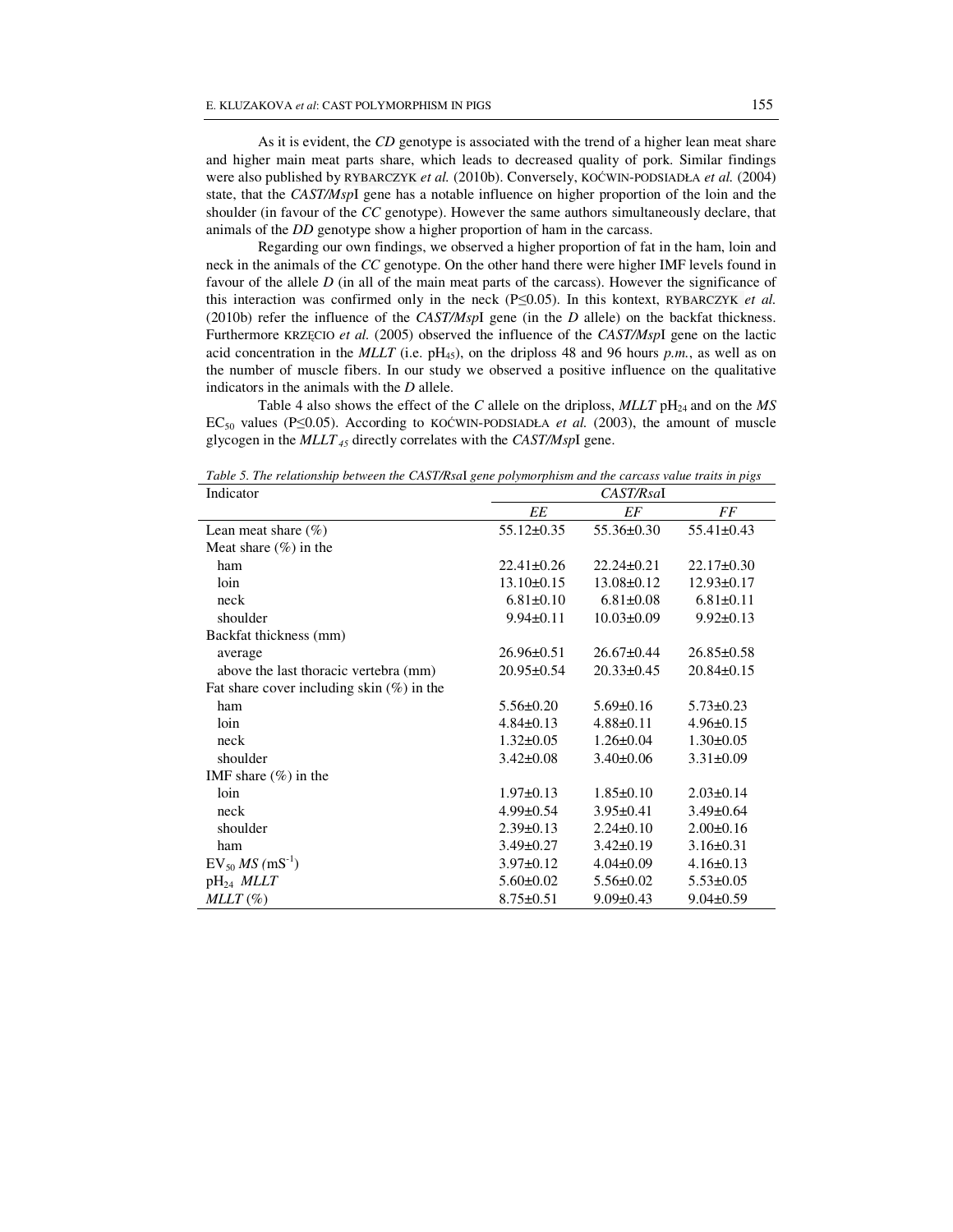The following Table 5 illustrates the results of the *CAST*/*Rsa*I gene analysis (Table 5). If the authors KOĆWIN-PODSIADŁA *et al.* (2004) state that the *CAST/Rsa*I gene, in the presence of the allele *E*, significantly affects the loin and shoulder proportion in the carcass, our results can only confirm this trend. Regarding the fatness of the animals, the decrease of this value is connected to the *FF* genotype, which is also confirmed by our results. As it is shown in the Table 5, there is a possibility of a positive interaction between the *EE* genotype, higher IMF share, higher neck, shoulder and ham proportion and also higher amount of fat cover of the neck and shoulder. Although KOĆWIN-PODSIADŁA *et al.* (2003), indicate that they found a significant influence of the *CAST/Rsal* gene on the  $pH_{45}$  and driploss, our research did not confirm this result. However the relationship between the allele  $F$  and lower values of  $MLLT$  pH<sub>24</sub>, higher *MLLT* driploss and higher *MS* EV<sub>50</sub> was demonstrated. Regarding this topic KRZĘCIO *et al.* (2008) reported, that the *CAST/Rsa*I gene affects the pH of pork meat.

As it is evident from the Table 5, there were no significant interactions found between the monitored production traits and the *CAST/Rsa*I genotypes in pigs.

## **CONCLUSION**

 The study found a relationship between the *CAST* gene and the quantitative and qualitative indicators of the carcass value in pigs. On the base of all obtained results it can be stated, that in the case of allele *A,* present in the *CAST*/*Hinf*I gene, there was a higher lean meat share (i.e. lower fat content) and therefore the detected quality of pork meat was lower. There were signifiant differences found between the homozygotes *AA* and heterozygotes *AB*, mainly in the amount of fat content (P≤0.05). Concerning the *CAST/Msp*I gene, it was found that the genotype *CD* caused higher lean meat share as well as lowering the pork meat quality. The study also showed a signifiant influence of the allele *D* on the meat share of the main meat parts, i.e. on the IMF content in the neck  $(P \le 0.05)$ .

The obtained results also show a significant effect ( $P \le 0.05$ ) of the allele *C* on the quality of pork meat (MS EV50). Another finding was that the *CAST/Rsa*I polymorphism has practically no effect whatsoever on the monitored carcass value characteristics in pigs.

#### ACKNOWLEDGMENTS

This study was supported by an S-grant from the Ministry of Education, Youth and Sports of the Czech Republic and project no. MSM 6046070901

> Received April  $10<sup>th</sup>$ , 2013 Accepted November 05<sup>th</sup>, 2013

#### REFERENCES

- BAHELKA, I., E. HANUSOVÁ, D. PEŠKOVIČOVÁ, P. DEMO (2007): The effect of sex and slaughter weight on intramuscular fat content and its relationship to carcass traits of pigs. Czech Journal of Animal Science, vol. *52*, no. 5, pp. 122 - 129.
- CIOBANU, D. C., J. W. BASTIAANSEN, S. M. LONERGAN, H. THOMSEN, J. C. DEKKERS, G. S. PLASTOW (2004): New alleles in calpastatin gene are associated with meat quality traits in pigs. Journal of Animal Science, vol. *82*, no. 10, pp. 2829-2839.
- ERNST, C. W., A. ROBIC, M. YERLE, L. WANG, M. F. ROTHSCHILD (1998): Mapping of calpastatin and three microsatellites to porcine chromosome 2q2.1-q2.4. Animal Genetics, vol. *29*, no. 3, pp. 212- 215.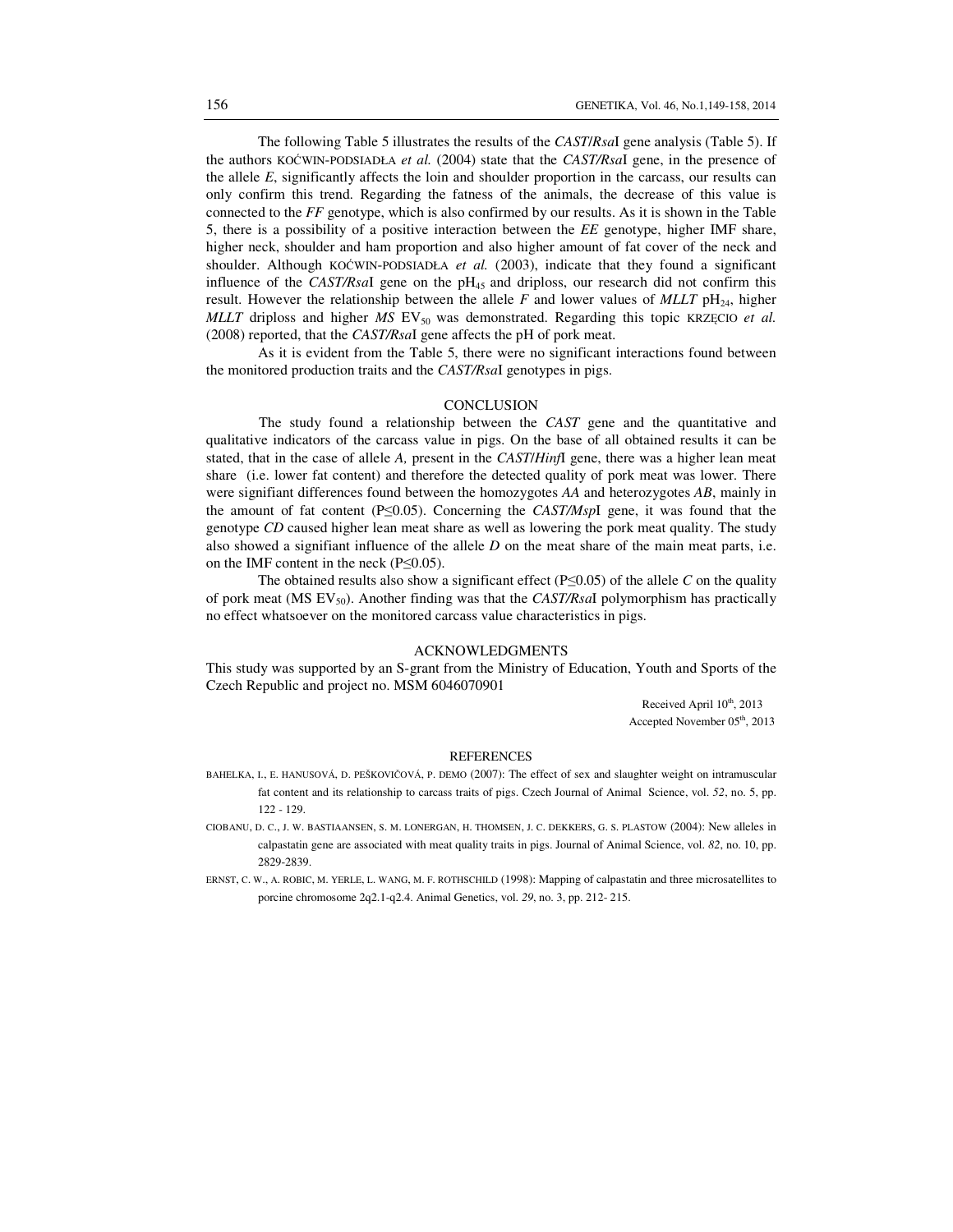- GOLL, D. E., V. F. THOMPSON, H. LI, W. WEI, J.CONG (2003): The calpain system. Physiol Revue, vol. *83*, no. 3, pp. 731- 801.
- KOĆWIN-PODSIADŁA, M., J. KURYŁ, E. KRZĘCIO, K. ANTOSIK, A. ZYBERT, H.SIECZKOWSKA (2004): An association between genotype at the *CAST* (calpastatin) *locus* and carcass quality traits in pigs free of *RYR1<sup>T</sup>*allele. Animal Science, Papers and Reports, vol. *22*, no. 4, pp. 497-505.
- KOĆWIN-PODSIADŁA, M., J. KURYŁ, E. KRZĘCIO, A. ZYBERT, W.PRZYBYLSKI (2003): The interaction between calpastatin and RYR1 genes for some pork quality traits. Meat Science, vol. *65*, no. 2, pp. 731-735.
- KOOHMARAIE, M., G. H. GEESINK (2006): Contribution of postmortem muscle biochemistry to the delivery of consistent meat quality with particular focus on the calpain system. Meat Science, vol. *74*, no. 1, pp. 34-43.
- KRISTENSEN, L., M. THERKILDSEN, B. RIIS, M. T. SØRENSEN, N. OKSBJERG, P.P. PURSLOW, E. ERTBJERG (2002): Dietaryinduced changes of muscle growth rate in pigs: Effects on in vivo and postmortem muscle proteolysis and meat quality. Journal of Animal Science, vol. *80*, no. 11, pp. 2862-2871.
- KRZĘCIO, E., M. KOĆWIN-PODSIADŁA, J. KURYŁ, A. ZYBERT, H. SIECZKOWSKA, K. ANTOSIK (2008): The effect of interaction between genotype *CAST*/*Rsa*I (calpastatin) and *MYOG/Msp*I (myogenin) on carcass and meat quality in pigs free of  $RYRI<sup>T</sup>$  allele. *Meat Science*, vol. 80, no. 4, pp. 1106-1115.
- KRZĘCIO, E., J. KURYŁ, M. KOĆWIN-PODSIADŁA, J. KURYŁ, K. ANTOSIK, A. ZYBERT, H. SIECZKOWSKA, E. POSPIECH, A. ŁYCZYŃSKI, B.GRZEŚ (2004): An associatin between genotype at the *CAST* lokus (calpastatin) and meat quality trans in porkers free of *RYR1* allele. Animal Science Papers and Reports, vol. *22*, no. 4, pp. 489-496.
- KRZĘCIO, E., J. KURYŁ, M. KOĆWIN-PODSIADŁA, G.MONIN (2005) Association of calpastatin (*CAST*/*Msp*I) polymorphism with meat quality parameters of fatteners and its interaction with *RYR1* genotypes. Journal of Animal Breed Genetics, vol. *122*, no. 4, pp. 251-258.
- KURYŁ, J., W. KAPELAŃSKI, M. PIERZCHAŁA, S. GRAJEWSKA, M. BOCIAN (2003): Preliminary observations on the effect of calpastatin gene *(CAST)* polymorphism on carcass traits in pigs. Animal Science, Papers and Reports, vol. *21,* no. 8, pp. 7- 95.
- KURYŁ, J., E. KRZĘCIO, M. KOĆWIN-PODSIADŁA, G.MONIN (2004): The influence of *CAST* and *RYR1* genes polymorphism and their interaction on selected meat quality parameters in four-breed fatteners. Animal Science, Papers and Reports, vol. *22*, no. 4, pp. 479-488.
- MELODY, J. L., S. M. LONERGAN, J. ROWE, T. W. HUIATT, M. S. MAYES, E.HUFF- LONERGAN (2004): Early postmortem biochemici influence tenderness and waterholding capacity of free porcine muscles. Journal of Animal Science, vol. *82*, no. 4, pp. 1195-1205.
- MUCHARI, T. (1989): Intracellular regulatory system involving calpain and calpastation. Biochemistry International, vol. *18*, no. 2, pp. 263-294.
- NISSEN, P. M., H. BUSK, M. OKSAMA, M. SEYNAEVE, M. GISPERT, P. WALSTRA, I. HANSSON, E.OLSEN (2006): The estimated accuracy of the EU reference dissection method for pig carcass classification. Meat Science *73*, pp. 22-28.
- RYBARCZYK, A., M. KRMIEĆ, F. NAPIERALA, W.NATALCZYK-SZYMKOWSKA (2010a) The effect on calpastatin polymorphism (CAST/HinfI and CAST/Hpy188I) and its interaction with RYR1 genotypes on carcass and pork quality of crossbred pigs. Animal Science, Papers and Reports, vol. *28*, no. 3, pp. 253-260.
- RYBARCZYK, A., M. KRMIEĆ, R. SZARUGA, F. NAPIERALA, A.TERMAN (2010b): The effect of calpastatin polymorphism its interakction with RYR1 genotypes on carcass and meat quality of crossbred pigs. Agricultural and Food Science, vol. *19*, no. 4, pp. 294-301.
- SAS® Propriety Software Release 9.01 of the SAS® System for Microsoft® Windows®. SAS Institute Inc., Cary, NC., 2001.
- SIMECEK, K., L. ZEMAN, J. HEGER (2000): Nutrient requirements and tables nutritive value of feeds in pigs. MZLU Brno, pp. 124.